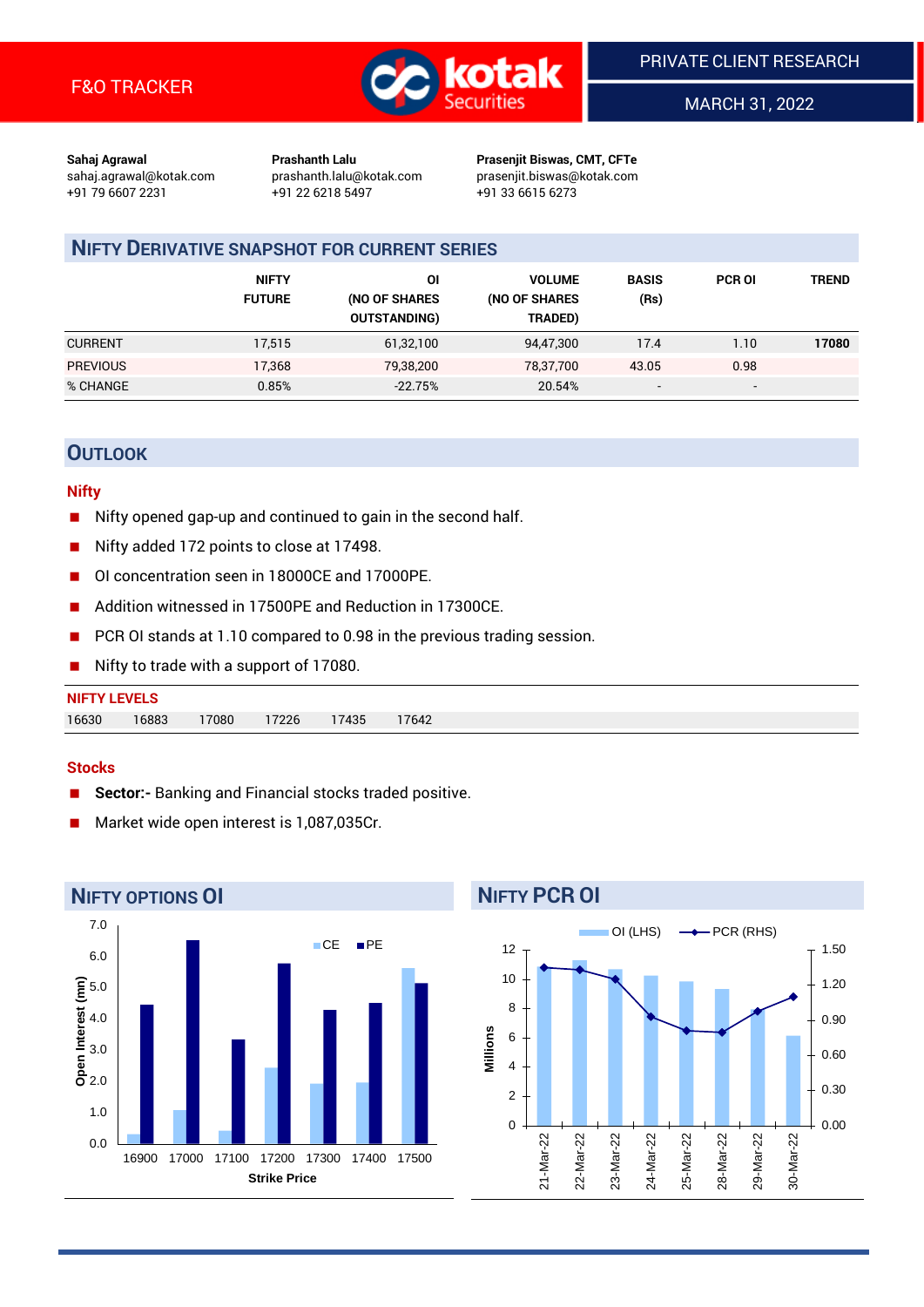# **FUTURE STATISTICS**

| <b>OI INCREASE</b> |
|--------------------|
|--------------------|

| <b>SYMBOL</b>     | ΟI    | ΟI           | <b>PRICE CHG</b> |
|-------------------|-------|--------------|------------------|
|                   | (%)   | (SHARES)     | $(\%)$           |
| <b>ONGC</b>       | 32.0% | 7,82,16,600  | $-5.3%$          |
| <b>IOC</b>        | 25.0% | 5,63,68,000  | $-0.9%$          |
| <b>NAVINFLUOR</b> | 10.5% | 4,91,400     | 0.4%             |
| <b>CHAMBLFERT</b> | 8.7%  | 29,29,500    | $-1.3%$          |
| <b>AXISBANK</b>   | 6.8%  | 5,21,52,000  | 1.7%             |
| <b>HEROMOTOCO</b> | 6.7%  | 42,69,000    | 2.8%             |
| <b>IDFCFIRSTB</b> | 6.3%  | 24,94,72,500 | 2.5%             |
| <b>BAJAJFINSV</b> | 6.0%  | 6,39,350     | 3.8%             |
| <b>LUPIN</b>      | 5.5%  | 1,10,34,700  | $-1.6%$          |
| <b>CANFINHOME</b> | 5.2%  | 33.12.075    | 1.0%             |

| <b>OI DECREASE</b> |          |             |                  |
|--------------------|----------|-------------|------------------|
| <b>SYMBOL</b>      | ΟI       | ΟI          | <b>PRICE CHG</b> |
|                    | (%)      | (SHARES)    | (%)              |
| NAM-INDIA          | $-28.7%$ | 30,24,000   | 1.6%             |
| APLLTD             | $-20.3%$ | 19,36,200   | $-1.1%$          |
| ABB                | $-16.4%$ | 2,02,750    | 2.2%             |
| <b>GUJGASLTD</b>   | $-11.7%$ | 44.73.750   | 1.1%             |
| <b>DIXON</b>       | $-11.7%$ | 5,87,750    | 3.2%             |
| <b>POWERGRID</b>   | $-11.1%$ | 3,53,20,459 | 2.7%             |
| <b>BRITANNIA</b>   | $-10.7%$ | 16,47,200   | 1.4%             |
| <b>CROMPTON</b>    | $-10.4%$ | 50,84,200   | $-1.1%$          |
| <b>PVR</b>         | $-10.2%$ | 30,27,266   | 0.6%             |
| <b>BOSCHLTD</b>    | $-9.4%$  | 1,74,850    | 2.5%             |

# **CASH STATISTICS**

| <b>TOP VOLUMES</b> |                      |              |              |  |  |  |  |  |
|--------------------|----------------------|--------------|--------------|--|--|--|--|--|
| <b>SYMBOL</b>      | <b>TRADED SHARES</b> | <b>VALUE</b> | <b>CLOSE</b> |  |  |  |  |  |
|                    | (QTY)                | (IN LAKHS)   |              |  |  |  |  |  |
| <b>ADANIPOWER</b>  | 13,27,69,353         | 2,27,777     | 172          |  |  |  |  |  |
| <b>RELIANCE</b>    | 72,97,028            | 1,94,200     | 2,673        |  |  |  |  |  |
| ONGC               | 9,52,39,532          | 1,54,863     | 162          |  |  |  |  |  |
| <b>HDFCBANK</b>    | 1,00,54,871          | 1.47.658     | 1,477        |  |  |  |  |  |
| <b>ICICIBANK</b>   | 2,01,54,520          | 1,46,553     | 731          |  |  |  |  |  |
| <b>AXISBANK</b>    | 1,66,18,114          | 1,25,262     | 750          |  |  |  |  |  |
| <b>IOC</b>         | 10,64,26,898         | 1,24,774     | 117          |  |  |  |  |  |
| <b>BANKBARODA</b>  | 10,08,28,273         | 1,14,761     | 114          |  |  |  |  |  |
| <b>JINDALSTEL</b>  | 1,69,90,894          | 89,003       | 520          |  |  |  |  |  |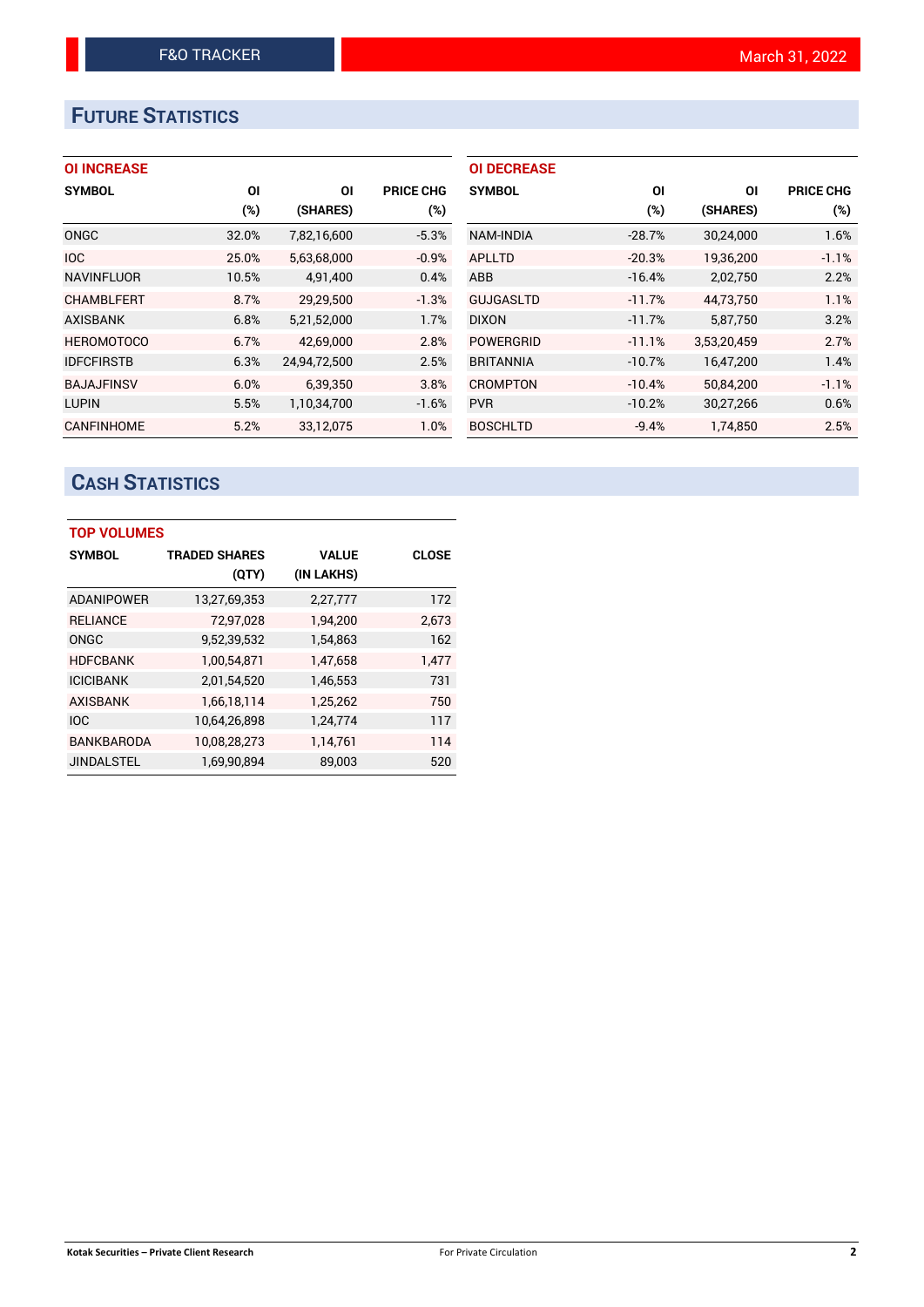# **OPTION STATISTICS**

## **SIGNIFICANT CALL OPEN INTEREST**

| <b>SYMBOL</b>     | <b>STRK</b>  | <b>OPTION</b> | <b>CLOSE</b> | <b>FUT</b>   | ΟI         |
|-------------------|--------------|---------------|--------------|--------------|------------|
|                   | <b>PRICE</b> | TYPE          | (RS)         | <b>CLOSE</b> | (SHARES)   |
| <b>NTPC</b>       | 135          | CE            | 0.2          | 135          | 409,83,000 |
| <b>BPCL</b>       | 360          | CE            | 0.9          | 360          | 36,36,000  |
| <b>TATAMOTORS</b> | 500          | CE            | 0.2          | 437          | 114,74,100 |
| <b>MARUTI</b>     | 8,000        | CE            | 2.4          | 7.612        | 3,22,900   |
| <b>COALINDIA</b>  | 200          | CE            | 0.1          | 183          | 60,77,400  |
| M&M               | 780          | CE            | 12.4         | 793          | 21,12,600  |
| GAIL              | 155          | CE            | 1.1          | 154          | 31,04,900  |
| <b>TATAMOTORS</b> | 450          | <b>CE</b>     | 1.1          | 437          | 67,71,600  |
| <b>MARUTI</b>     | 8,500        | CE            | 0.8          | 7,612        | 2,18,300   |
| <b>MARUTI</b>     | 9.000        | СE            | 0.6          | 7.612        | 2,02,600   |

## **SIGNIFICANT PUT OPEN INTEREST**

| <b>SYMBOL</b>     | <b>STRK</b><br><b>PRICE</b> | <b>OPTION</b><br>TYPE | <b>CLOSE</b><br>(RS) | FUT<br><b>CLOSE</b> | ΟI<br>(SHARES) |
|-------------------|-----------------------------|-----------------------|----------------------|---------------------|----------------|
| M&M               | 780                         | PF                    | 0.2                  | 793                 | 14,62,300      |
| <b>BPCL</b>       | 360                         | PE                    | 1.3                  | 360                 | 13,17,600      |
| <b>SUNPHARMA</b>  | 900                         | PF                    | 0.2                  | 917                 | 15,49,800      |
| <b>DRREDDY</b>    | 4.200                       | PF                    | 0.7                  | 4.344               | 1,11,375       |
| <b>TATAMOTORS</b> | 400                         | PE                    | 0.2                  | 437                 | 33, 37, 350    |
| <b>HEROMOTOCO</b> | 2.200                       | <b>PE</b>             | 6.2                  | 2.277               | 1,60,800       |
| TCS               | 3,600                       | PE                    | 1.0                  | 3,734               | 3,31,650       |
| <b>ITC</b>        | 240                         | PF                    | 0.1                  | 249                 | 61,53,600      |
| <b>MARUTI</b>     | 7.500                       | <b>PE</b>             | 7.9                  | 7.612               | 1,02,800       |
| <b>MARUTI</b>     | 7,000                       | <b>PE</b>             | 0.5                  | 7,612               | 97,100         |

| SIGNIFICANT CALL OPEN INTEREST ADDITION |              |               |             |                  | SIGNIFICANT PUT OPEN INTEREST ADDITION |                   |              |               |             |        |              |
|-----------------------------------------|--------------|---------------|-------------|------------------|----------------------------------------|-------------------|--------------|---------------|-------------|--------|--------------|
| <b>SYMBOL</b>                           | <b>STRK</b>  | <b>OPTION</b> | <b>OPEN</b> | <b>CHG</b><br>ΟI | <b>CLOSE</b>                           | <b>SYMBOL</b>     | <b>STRK</b>  | <b>OPTION</b> | <b>OPEN</b> | OI CHG | <b>CLOSE</b> |
|                                         | <b>PRICE</b> | <b>TYPE</b>   | <b>INT</b>  | $(\%)$           | (Rs)                                   |                   | <b>PRICE</b> | <b>TYPE</b>   | <b>INT</b>  | (%)    | (Rs)         |
| <b>ADANIENT</b>                         | 2,020        | <b>CE</b>     | 1,99,500    | 387%             | 12.6                                   | <b>ADANIENT</b>   | 1,940        | PE            | 1,11,000    | 11000% | 2.2          |
| <b>ONGC</b>                             | 162          | <b>CE</b>     | 8.39.300    | 263%             | 1.5                                    | <b>RELIANCE</b>   | 2,680        | <b>PE</b>     | 1.60.000    | 1064%  | 17.6         |
| ONGC                                    | 165          | <b>CE</b>     | 39,73,200   | 122%             | 0.6                                    | <b>ADANIPORTS</b> | 780          | <b>PE</b>     | 2,16,250    | 621%   | 13.5         |
| ONGC                                    | 167          | <b>CE</b>     | 11.24.200   | 115%             | 0.5                                    | <b>BHARTIARTL</b> | 770          | <b>PE</b>     | 1.35.850    | 496%   | 22.8         |
| <b>ADANIPORTS</b>                       | 790          | <b>CE</b>     | 4,70,000    | 99%              | 1.2                                    | M&M               | 780          | <b>PE</b>     | 14,62,300   | 493%   | 0.2          |
| <b>ADANIENT</b>                         | 2.040        | <b>CE</b>     | 1.27.500    | 85%              | 8.5                                    | <b>BANKBARODA</b> | 114          | <b>PE</b>     | 1.28.700    | 450%   | 1.4          |
| <b>NATIONALUM</b>                       | 60           | <b>CE</b>     | 2,29,500    | 80%              | 57.2                                   | <b>AXISBANK</b>   | 750          | <b>PE</b>     | 11.98.800   | 443%   | 7.3          |
| <b>RELIANCE</b>                         | 2.680        | <b>CE</b>     | 4.73.000    | 69%              | 13.0                                   | <b>RELIANCE</b>   | 2.660        | <b>PE</b>     | 1.77.000    | 305%   | 8.9          |
| <b>JSWSTEEL</b>                         | 740          | <b>CE</b>     | 5,40,000    | 57%              | 1.1                                    | <b>SBILIFE</b>    | 1,120        | <b>PE</b>     | 1,85,250    | 286%   | 3.3          |
| <b>ITC</b>                              | 252          | <b>CE</b>     | 13,88,800   | 47%              | 0.5                                    | <b>HDFCBANK</b>   | 1,470        | <b>PE</b>     | 1,55,650    | 214%   | 7.5          |

| <b>CALL OPTION VOLUMES</b> |              |               |                  | <b>PUT OPTION VOLUMES</b> |                   |              |               |                  |              |
|----------------------------|--------------|---------------|------------------|---------------------------|-------------------|--------------|---------------|------------------|--------------|
| <b>SYMBOL</b>              | <b>STRK</b>  | <b>OPTION</b> | <b>CONTRACTS</b> | <b>CLOSE</b>              | <b>SYMBOL</b>     | <b>STRK</b>  | <b>OPTION</b> | <b>CONTRACTS</b> | <b>CLOSE</b> |
|                            | <b>PRICE</b> | <b>TYPE</b>   |                  | (Rs)                      |                   | <b>PRICE</b> | <b>TYPE</b>   |                  | (Rs)         |
| <b>RELIANCE</b>            | 2,700        | <b>CE</b>     | 33,315           | 6.6                       | <b>RELIANCE</b>   | 2,600        | <b>PE</b>     | 16,733           | 1.7          |
| <b>RELIANCE</b>            | 2,680        | <b>CE</b>     | 26,250           | 13.0                      | <b>RELIANCE</b>   | 2.640        | <b>PE</b>     | 13.443           | 4.5          |
| <b>RELIANCE</b>            | 2,660        | <b>CE</b>     | 19,759           | 22.4                      | <b>TATASTEEL</b>  | 1,300        | <b>PE</b>     | 12,028           | 4.9          |
| <b>RELIANCE</b>            | 2.640        | <b>CE</b>     | 16,778           | 37.8                      | <b>RELIANCE</b>   | 2,620        | <b>PE</b>     | 10.658           | 2.8          |
| <b>RELIANCE</b>            | 2,700        | <b>CE</b>     | 15,223           | 72.4                      | <b>INFY</b>       | 1,900        | <b>PE</b>     | 9,869            | 3.6          |
| <b>ADANIENT</b>            | 2,000        | <b>CE</b>     | 12,912           | 18.1                      | <b>BAJFINANCE</b> | 6,900        | <b>PE</b>     | 9,229            | 3.2          |
| <b>AXISBANK</b>            | 760          | <b>CE</b>     | 12,491           | 6.8                       | <b>RELIANCE</b>   | 2,600        | <b>PE</b>     | 8.605            | 49.2         |
| <b>BAJFINANCE</b>          | 7.300        | <b>CE</b>     | 11.576           | 24.8                      | <b>BAJFINANCE</b> | 7.000        | <b>PE</b>     | 8,523            | 4.7          |
| <b>ITC</b>                 | 260          | <b>CE</b>     | 10,929           | 0.1                       | <b>RELIANCE</b>   | 2,660        | <b>PE</b>     | 8.248            | 8.9          |
| <b>INFY</b>                | 1,900        | <b>CE</b>     | 10,709           | 8.7                       | <b>BHARTIARTL</b> | 750          | <b>PE</b>     | 6,782            | 3.8          |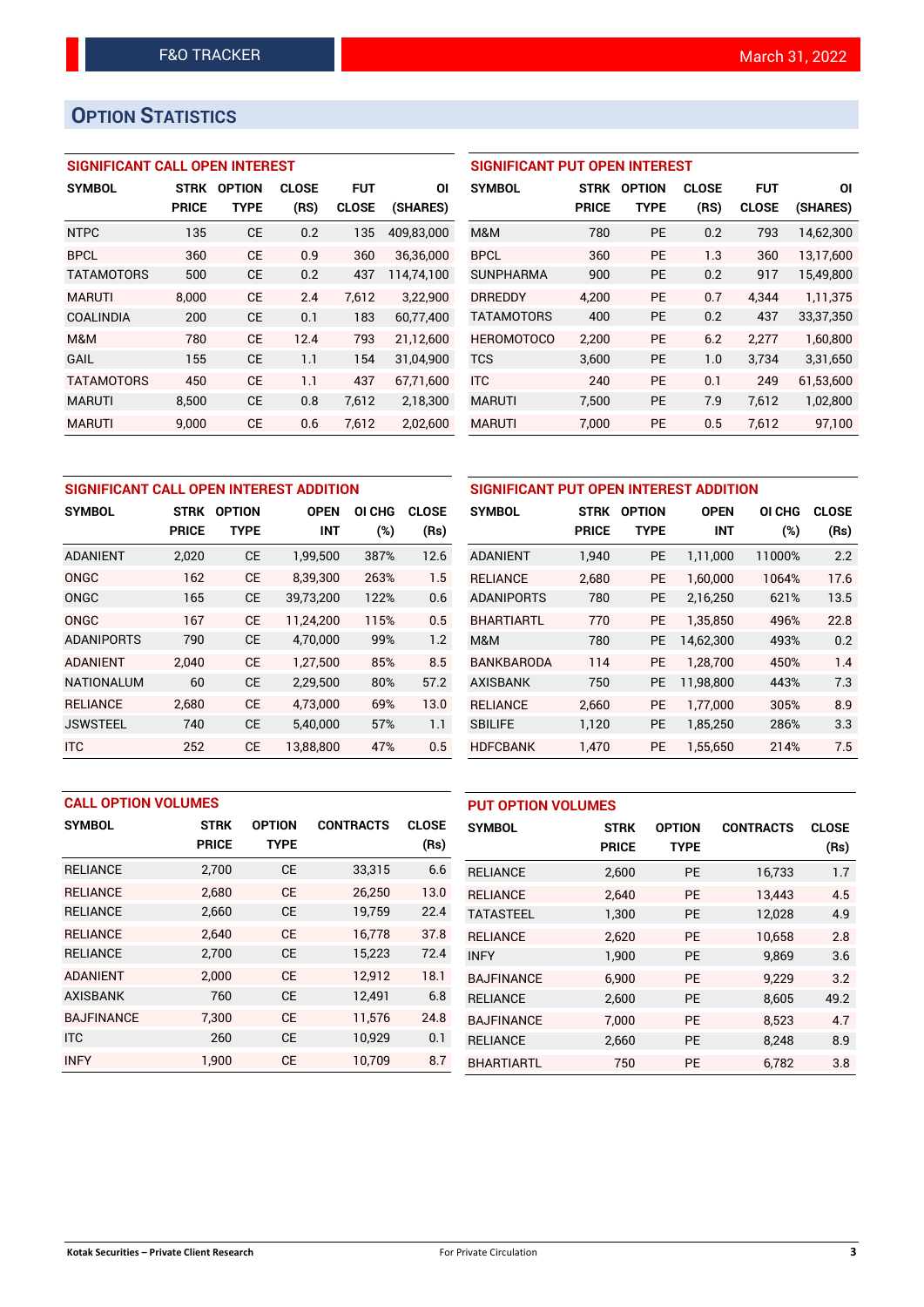## **RATING SCALE (PRIVATE CLIENT GROUP)**

- **BUY**  Stock/Index looks strong from the expiry/near term perspective and is expected to gain on the basis of technical and/or derivative parameters. Time frame is minimum of current expiry and in certain cases extend to the next series depending on the stock behaviour. Strict stop loss needs to be adhered to for every buy/long recommendation given.
- **SELL** Stock/Index looks weak from the expiry/near term perspective and is expected to gain on the basis of technical and/or derivative parameters. Time frame is minimum of current expiry and in certain cases extend to the next series depending on the stock behaviour. Strict stop loss needs to be adhered to for every sell/short recommendation given.

#### **FUNDAMENTAL RESEARCH TEAM (PRIVATE CLIENT GROUP)**

**Shrikant Chouhan Arun Agarwal Amit Agarwal, CFA Hemali Dhame** shrikant.chouhan@kotak.com arun.agarwal@kotak.com agarwal.amit@kotak.com Hemali.Dhame@kotak.com +91 22 6218 5408 +91 22 6218 6443 +91 22 6218 6439 +91 22 6218 6433

Metals & Mining, Midcap Pharmaceuticals Pharmaceuticals Research Associate Support Executive<br>
iatin.damania@kotak.com purvi.shah@kotak.com rini.mehta@kotak.com k.kathirvelu@kotak.com jatin.damania@kotak.com

**Sumit Pokharna** Pankaj Kumar<br>Oil and Gas, Information Tech Construction, sumit.pokharna@kotak.com pankajr.kumar@kotak.com

Construction, Capital Goods & Midcaps +91 22 6218 6438 +91 22 6218 6434

Transportation, Paints, FMCG

**Jatin Damania Purvi Shah Rini Mehta K. Kathirvelu** +91 22 6218 6440 +91 22 6218 6432 +91 80801 97299 +91 22 6218 6427

## **TECHNICAL RESEARCH TEAM (PRIVATE CLIENT GROUP)**

**Shrikant Chouhan Amol Athawale Sayed Haider** [shrikant.chouhan@kotak.com](mailto:shrikant.chouhan@kotak.com) [amol.athawale@kotak.com](mailto:amol.athawale@kotak.com) Research Associate +91 22 6218 5408 +91 20 6620 3350 [sayed.haider@kotak.com](mailto:sayed.haider@kotak.com)

+91 22 62185498

#### **DERIVATIVES RESEARCH TEAM (PRIVATE CLIENT GROUP)**

+91 79 6607 2231 +91 22 6218 5497 +91 33 6615 6273

**Sahaj Agrawal Prashanth Lalu Prasenjit Biswas, CMT, CFTe** [prasenjit.biswas@kotak.com](mailto:prasenjit.biswas@kotak.com)